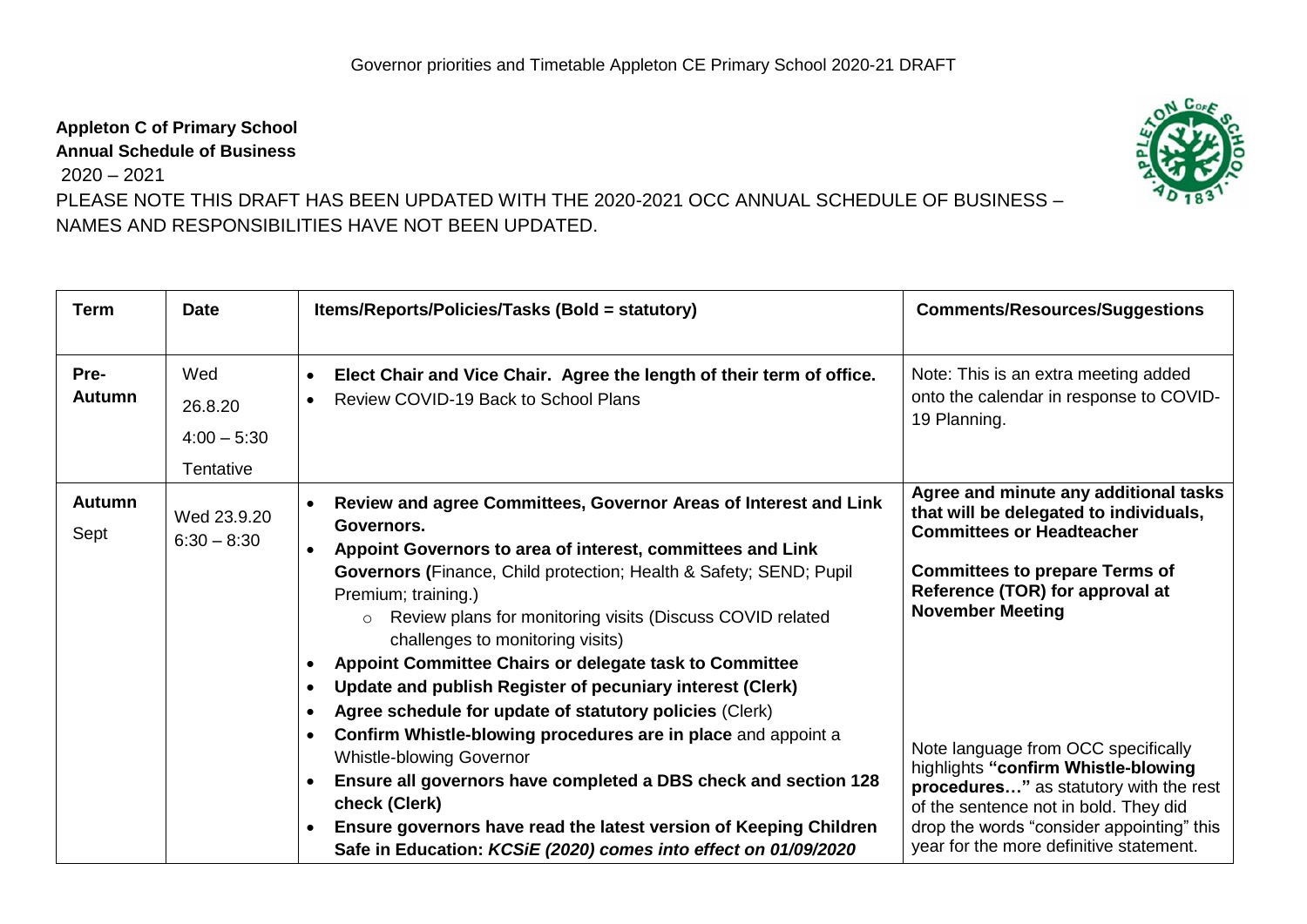|     |                           | Review and approve the SIP, ensure it is linked to the budget and allocate<br>responsibilities for monitoring<br>Finance update<br>○ Review NET capacity of School, plan to adjust PAN if needed<br>Plan for collecting staff, family and pupils' voices and opinions throughout<br>the year<br>Note/Adopt Governors' Code of Conduct<br>Ensure all Governors know where to find key documents including<br>schedule, responsibilities, SIP, SEF<br>Review subscription to Governor Services / other support - ensure all GB<br>board members, HT and Clerk are aware of training / online training /<br>toolkit / helpdesk available/ Insite: Schools News.<br>Policies for Review and Ratification:<br>Safeguarding<br><b>Pay Policy</b><br>Health & Safety policies | https://www.gov.uk/government/publicatio<br>ns/keeping-children-safe-in-education--2<br>Headteacher's Report:<br>• Agree content and format of HT<br>report (If happy with current no<br>need to cover this).<br>Ensure HT report includes data<br>on exclusions, attendance, pupil<br>numbers and staffing<br>Review and scrutinise report at all<br>meetings except data and<br>strategy<br><b>Suggestion: Review DfE Publications</b><br>to ensure all Governors and Clerks<br>are aware of current guidance. (HT)<br>https://www.gov.uk/government/collec<br>tions/statutory-guidance-schools |
|-----|---------------------------|------------------------------------------------------------------------------------------------------------------------------------------------------------------------------------------------------------------------------------------------------------------------------------------------------------------------------------------------------------------------------------------------------------------------------------------------------------------------------------------------------------------------------------------------------------------------------------------------------------------------------------------------------------------------------------------------------------------------------------------------------------------------|---------------------------------------------------------------------------------------------------------------------------------------------------------------------------------------------------------------------------------------------------------------------------------------------------------------------------------------------------------------------------------------------------------------------------------------------------------------------------------------------------------------------------------------------------------------------------------------------------|
| Oct | 21/10/20<br>$6:30 - 8:00$ | Data Review ASP - (Analyse School Performance) summary and<br>implications for School Improvement Report<br>Review pupil progress and attainment, including for groups and non-<br>groups<br>Review and approve SEF<br>Review the quality of education through triangulation of the headteacher<br>assessment, governor visit information, external reports and pupil tracking<br>data<br>Review attendance of pupils including groups                                                                                                                                                                                                                                                                                                                                 | Review Ofsted, Fischer Family Trust data (if<br>the school subscribes to FFT) and Analyse<br>School Performance Data sources - consider<br>implications for the school. There will be no<br>new external performance data (ASP or IDSR)<br>this year due to the cancellation of school<br>statutory testing 2020 (COVID-19)                                                                                                                                                                                                                                                                       |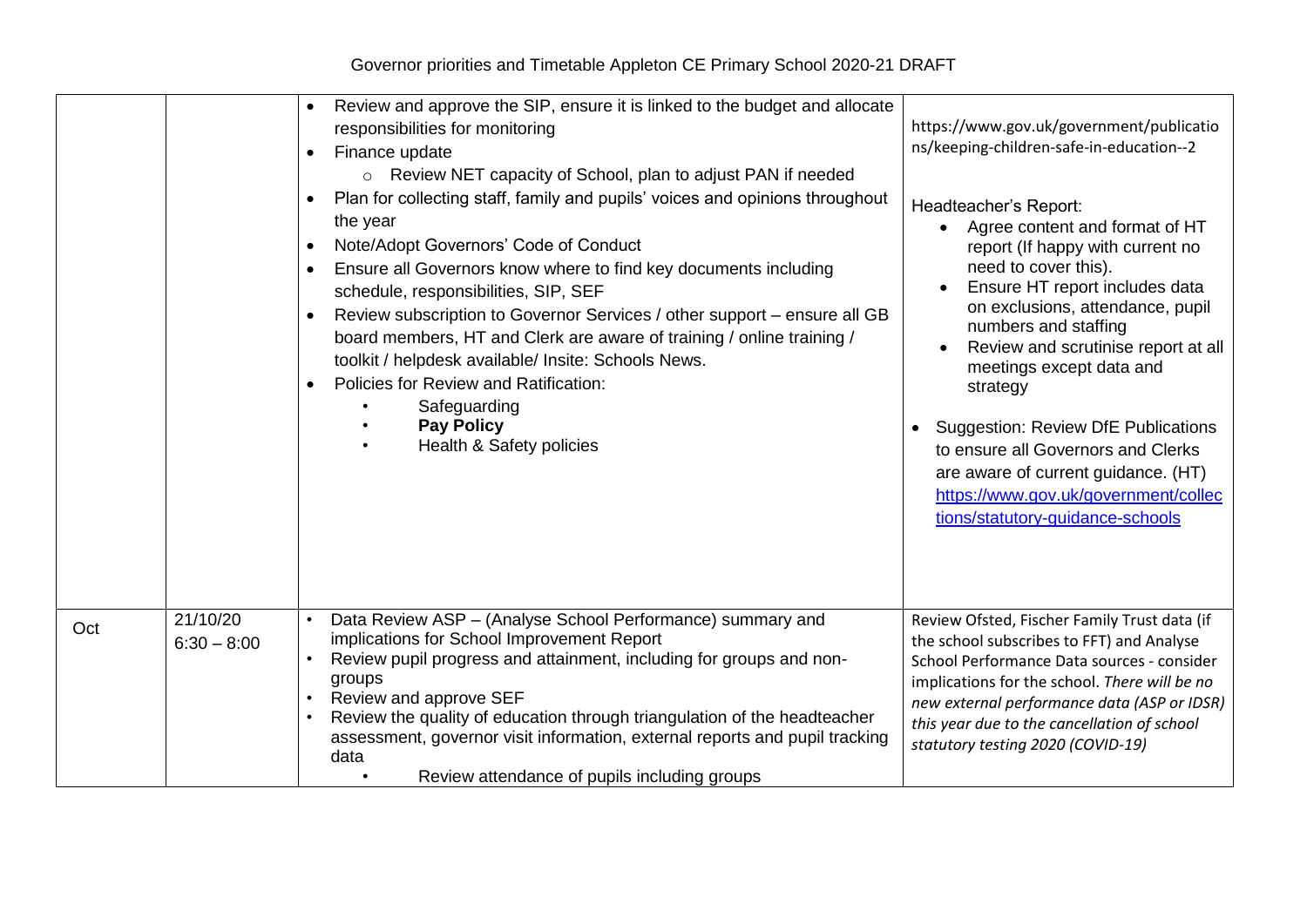| Nov | 25/11/20      | <b>Agree Committee Terms of Reference</b><br>$\bullet$                            | Note addition of Service Pupil Premium this                                   |
|-----|---------------|-----------------------------------------------------------------------------------|-------------------------------------------------------------------------------|
|     | $6:30 - 8:30$ | Approve strategy statement on use of Pupil Premium and Service                    | year                                                                          |
|     |               | Pupil Premium additional funding and publish on website (LJ/KB.SW)                |                                                                               |
|     |               | Complete evaluation of spend on Pupil Premium and Service Pupil                   | https://www.gov.uk/guidance/what-                                             |
|     |               | Premium in previous academic year and publish on website                          | maintained-schools-must-publish-online                                        |
|     |               | (KB/LJ/SW)                                                                        |                                                                               |
|     |               | Confirm all required information is published on website including<br>$\bullet$   |                                                                               |
|     |               | list of governors, responsibilities and attendance records (?)                    | <b>Conduct Headteacher's appraisal</b>                                        |
|     |               | Ensure details held about people involved in governance are<br>$\bullet$          | (Performance Management Governors)                                            |
|     |               | provided to the Secretary of State via GIAS. (Clerk confirm)                      | (SHa, CJ, ??) Consider timing this early in                                   |
|     |               | Receive annual report from the Designated teacher for looked-after                | the academic year to ensure that                                              |
|     |               | children if applicable (LAC)                                                      | Headteacher objectives can be linked<br>into the performance management cycle |
|     |               | Complete and review the annual safeguarding report and submit to<br>$\bullet$     | of other staff. Need a new member of                                          |
|     |               | the LA                                                                            | the appraisal committee for succession                                        |
|     |               | Governor Report on Performance and Appraisal: (XX?, CJ, S<br>$\bullet$            | planning                                                                      |
|     |               | Hawkes) The following need to be done in the Autumn term and reported             |                                                                               |
|     |               | back to the FGB either to confirm completion or with summary as                   |                                                                               |
|     |               | appropriate:                                                                      | Items to Consider:                                                            |
|     |               | Review and determine Headteacher's salary (backdated to 1st<br>$\bullet$          | • Do we need an Asset Management                                              |
|     |               | September)                                                                        | plan and if so which                                                          |
|     |               | Receive report on teacher appraisal process and ensure that pay                   | Governor/Committee will develop this.                                         |
|     |               | panel has made/confirmed pay decisions on all teachers (XX, XX,                   | Receive and discuss report on<br>$\bullet$                                    |
|     |               | CJ                                                                                | curriculum developments, especially                                           |
|     |               | <b>Governor Report on H&amp;S inspection (CJ)</b>                                 | in relation to teaching the national                                          |
|     |               | <b>Finance Report</b><br>$\bullet$                                                | curriculum and the quality of                                                 |
|     |               | Receive & Review School Safeguarding audit form. Note required actions            | education                                                                     |
|     |               | and monitor (LG/AC)                                                               | • consider the impact and learning of                                         |
|     |               | Governor monitoring visits - Review and monitor specified curriculum<br>$\bullet$ | the COVID-19 exam arrangements for                                            |
|     |               | areas as agreed in the Governor monitoring plan                                   | 2020                                                                          |
|     |               | Review Skills Audit to ensure Governing Board has correct skills mix for          | • Consider making links with other                                            |
|     |               | year ahead                                                                        | Governing Boards to offer peer review                                         |
|     |               | <b>Policies for Review and Ratification</b>                                       |                                                                               |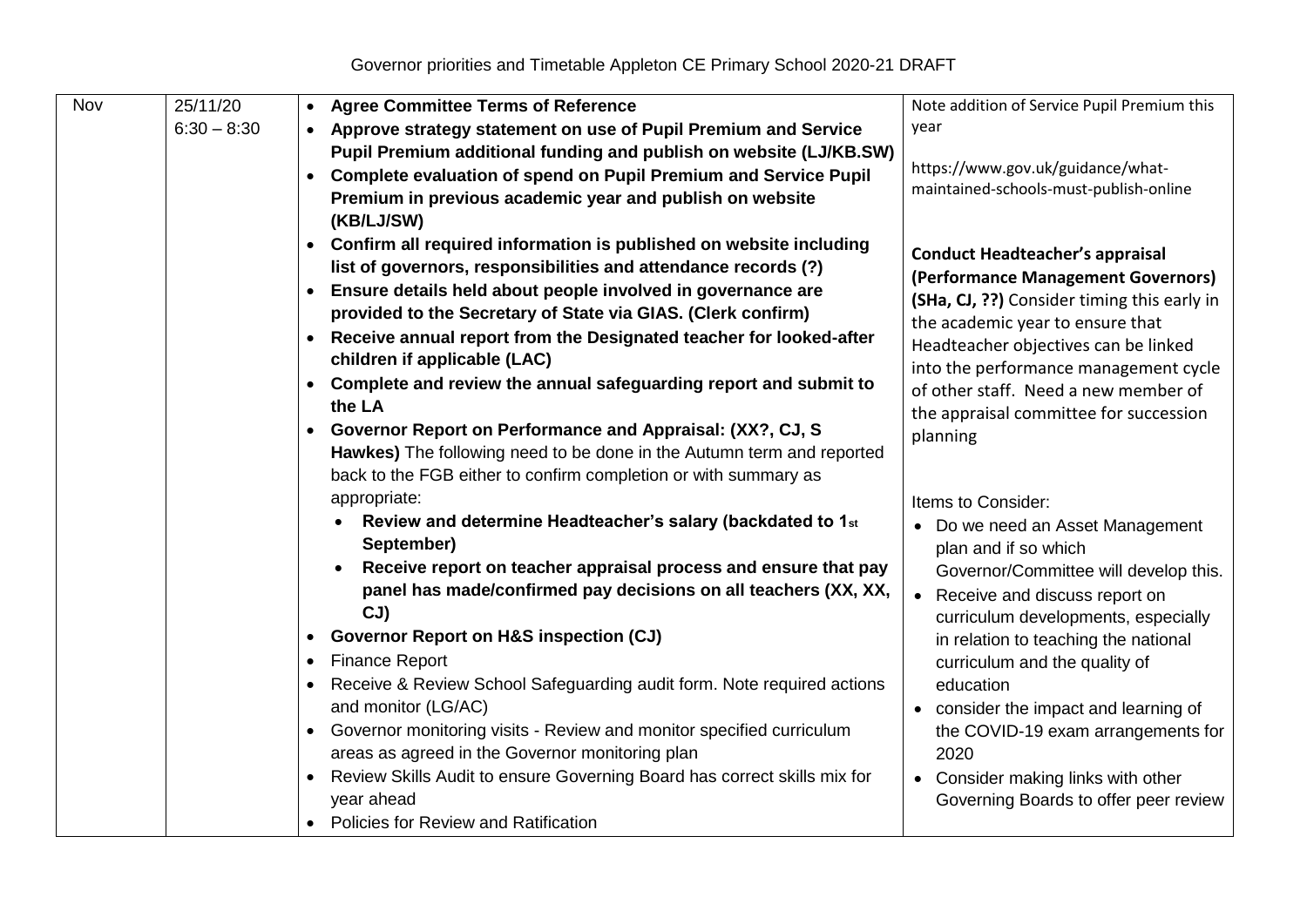|                      |                                        | Admissions (Develop communications plan for new admissions<br>policy)<br>Appraisal<br><b>Capability Policy and Procedure</b><br>Charging and Letting<br>Complaints<br>Publication scheme for FOIA<br>Disciplinary<br>Home School Agreement<br><b>Accessibility Action Plan</b><br>Phonics report<br>(New) Ensure Governing Board is GDPR compliant. Put monitoring in<br>place to ensure GDPR compliance of school                                                                                                                                                                                                                                                                                                                       | • Consider creating a Governance<br>action plan to support the<br>development of robust governance<br>Monitor safeguarding in school by<br>visiting in school day: talk to staff and<br>children / monitor policies in practice |
|----------------------|----------------------------------------|------------------------------------------------------------------------------------------------------------------------------------------------------------------------------------------------------------------------------------------------------------------------------------------------------------------------------------------------------------------------------------------------------------------------------------------------------------------------------------------------------------------------------------------------------------------------------------------------------------------------------------------------------------------------------------------------------------------------------------------|---------------------------------------------------------------------------------------------------------------------------------------------------------------------------------------------------------------------------------|
|                      |                                        |                                                                                                                                                                                                                                                                                                                                                                                                                                                                                                                                                                                                                                                                                                                                          |                                                                                                                                                                                                                                 |
| <b>Spring</b><br>Jan | Weds<br>20.01.21<br>$6:30 -$<br>8:30pm | Publish proposed admissions arrangements for subsequent<br>academic years (for schools that are admissions authorities) in good time<br>to ensure a transparent process<br><b>Review SDP progress</b><br>$\bullet$<br>Pupil Premium strategy statement<br>Finance report and SFVS approval - including capital needs and spending<br>SEND - update on pupil progress<br><b>Governor: Staff Governor &amp; SW</b><br>• Impact of PE and Sport premium (Annual report)<br>Governor: DW (Gemma Leggett)<br>• Progress report on maths and writing projects<br><b>Governor: S Hawkes, S Hine</b><br>• Annual Safeguarding Audit Report<br><b>Governor: LG</b><br>• HT report on attendance and exclusions<br>• HT report on staff attendance | SFVS may not be required this year, but<br>recommended to complete it in any case.<br>OCC still to decide whether it will be<br>required.                                                                                       |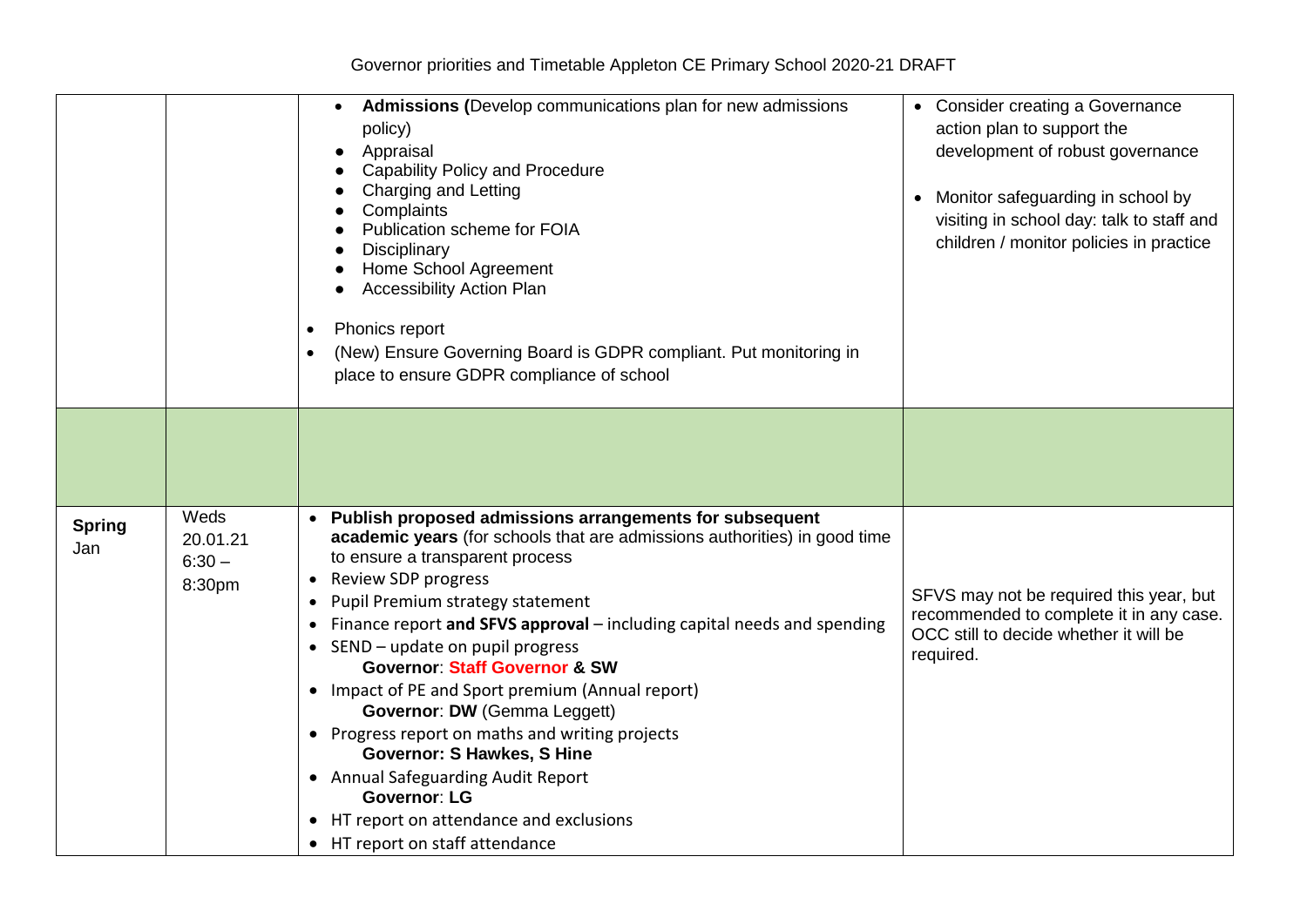|                                   |                                                           | • LAC (Looked-After Children) report if applicable<br>Review exclusions (if applicable)<br>Maths report<br>Policies for Review and Approval:<br><b>Special Needs</b>                                                                                                                                                                                                                                                                                                                                                                                                                                                                                                                                                                                                                                                                |                                                                                                                                                                 |
|-----------------------------------|-----------------------------------------------------------|-------------------------------------------------------------------------------------------------------------------------------------------------------------------------------------------------------------------------------------------------------------------------------------------------------------------------------------------------------------------------------------------------------------------------------------------------------------------------------------------------------------------------------------------------------------------------------------------------------------------------------------------------------------------------------------------------------------------------------------------------------------------------------------------------------------------------------------|-----------------------------------------------------------------------------------------------------------------------------------------------------------------|
| <b>SEMINAR</b><br>February<br>Mar | Wed 24.2.21<br>6:30-8:30pm<br>24.3.21<br>$6:30 - 8:30$ pm | Using data in a self-evaluating school<br>Review pupil progress and attainment, including for identified groups<br>Review the quality of education through triangulation of the<br>headteacher assessment, governor visit information, external reports<br>and pupil tracking data<br>Review attendance including groups<br>• Overview of SIP and mid-year evaluation of impact<br>• Update SEF<br><b>Governor: S Hawkes</b><br>• Pupil and staff wellbeing<br><b>Governor: JC, Staff Governor</b><br>• Equality data annual report (DHT Curriculum and Staffing)<br>• Pupil voice and wellbeing report<br>Reading report<br>Policies for Review and Approval<br>o GDPR compliance<br>o Attendance Policy<br>• Impact of Pupil premium spending<br><b>Governor: Staff Governor, SW</b><br>• Review impact of sports premium funding | Finance committee begin work on budget<br>including review of benchmarking,<br>insurance, staff structure<br>Report on any actions from safe-<br>guarding audit |
| <b>Summer</b><br>April            | 21.04.21<br>$6:30 -$<br>8:30pm                            | No headteacher report<br>Budget 2021/22<br><b>Governor: TD</b>                                                                                                                                                                                                                                                                                                                                                                                                                                                                                                                                                                                                                                                                                                                                                                      |                                                                                                                                                                 |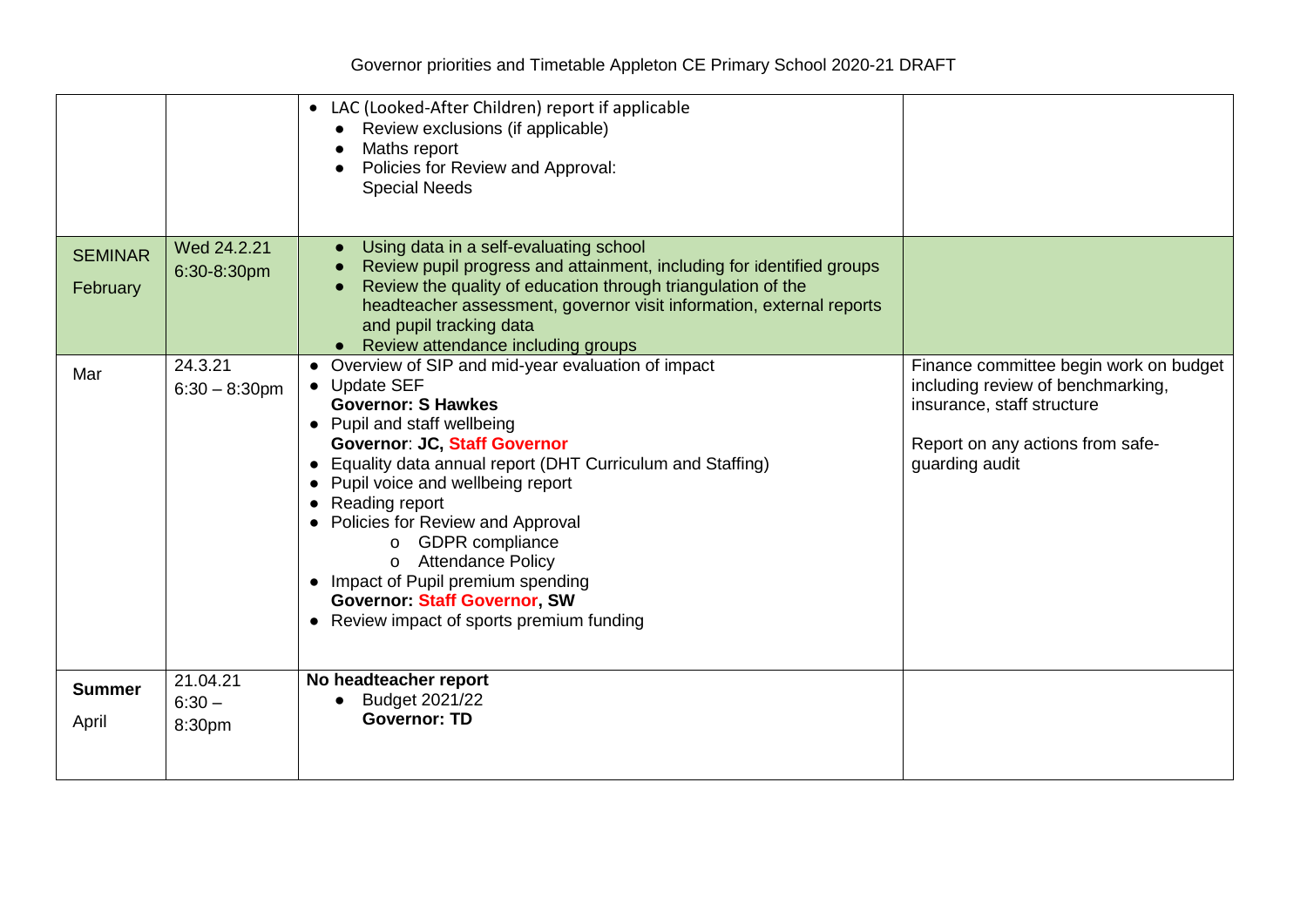| <b>Governor</b><br><b>Strategic</b><br><b>Planning</b><br>May | 26.05.21<br>$6:30 -$<br>8:30pm        | <b>Governing Board Review</b><br>Conduct self-review of governing board effectiveness<br>• Evaluate current Governance action plan, particularly impact<br>. Review the governing board succession plan and governing board training needs -<br>Refer to Oxfordshire CPD Online for Governor Training<br>Priorities for 20-21                                                                                                                                                                                                                                                                                                                                                                                                                                                                                                                                                                                                                                                                                                                                                                                                                                                                                                                                                       | Is the "no committee" structure<br>working?<br>Do we want to change the areas of<br>interest?<br>Training needed?<br><b>GB discussions will inform School</b><br><b>Improvement Planning 2021-22</b>                                                                                     |
|---------------------------------------------------------------|---------------------------------------|-------------------------------------------------------------------------------------------------------------------------------------------------------------------------------------------------------------------------------------------------------------------------------------------------------------------------------------------------------------------------------------------------------------------------------------------------------------------------------------------------------------------------------------------------------------------------------------------------------------------------------------------------------------------------------------------------------------------------------------------------------------------------------------------------------------------------------------------------------------------------------------------------------------------------------------------------------------------------------------------------------------------------------------------------------------------------------------------------------------------------------------------------------------------------------------------------------------------------------------------------------------------------------------|------------------------------------------------------------------------------------------------------------------------------------------------------------------------------------------------------------------------------------------------------------------------------------------|
| July                                                          | Wed<br>07.07.21<br>$6:00 -$<br>8:00pm | Approve the annual school public sector equality duty statement<br><b>Approve the SEND information Report</b><br>Report to parents on the SEND policy<br>Review child protection policy and procedures<br>Finance update – including presentation of results of audit of special<br>purposes account and update on purchase of external services<br>Computing update and report<br>Writing update and report<br>School vision and ethos update and report<br>Governor: JC, SH<br>Health and safety report<br><b>Governor: TBD</b><br>Initial external data review<br><b>Governor: DM</b><br>Attendance, and Exclusions and (Year-end to date summary against<br>targets)<br>Governor: SJW, LG<br>SIP review and priorities 2020-21 (with update on Maths and Writing)<br>and evaluate impact of the board<br>Governor: SH<br><b>Update SEF</b><br>Appoint governors to conduct headteacher's appraisal in the autumn;<br>ensure they are or will be trained; appoint External Adviser<br>Review pay policy ASAP after publication of pay and conditions<br>$\bullet$<br>document in time to inform pay decisions in the autumn term.<br>Receive the annual report from the Designated teacher for looked-<br>after children (LAC) of applicable<br>Policies for review and approval | https://www.equalityhumanrights.com/sit<br>es/default/files/psed quide for schools i<br>n england.pdf<br>HT Report to include section on<br>performance management, and review of<br>any pupil exclusions for the year<br>Finance review staff job descriptions and<br>staff performance |